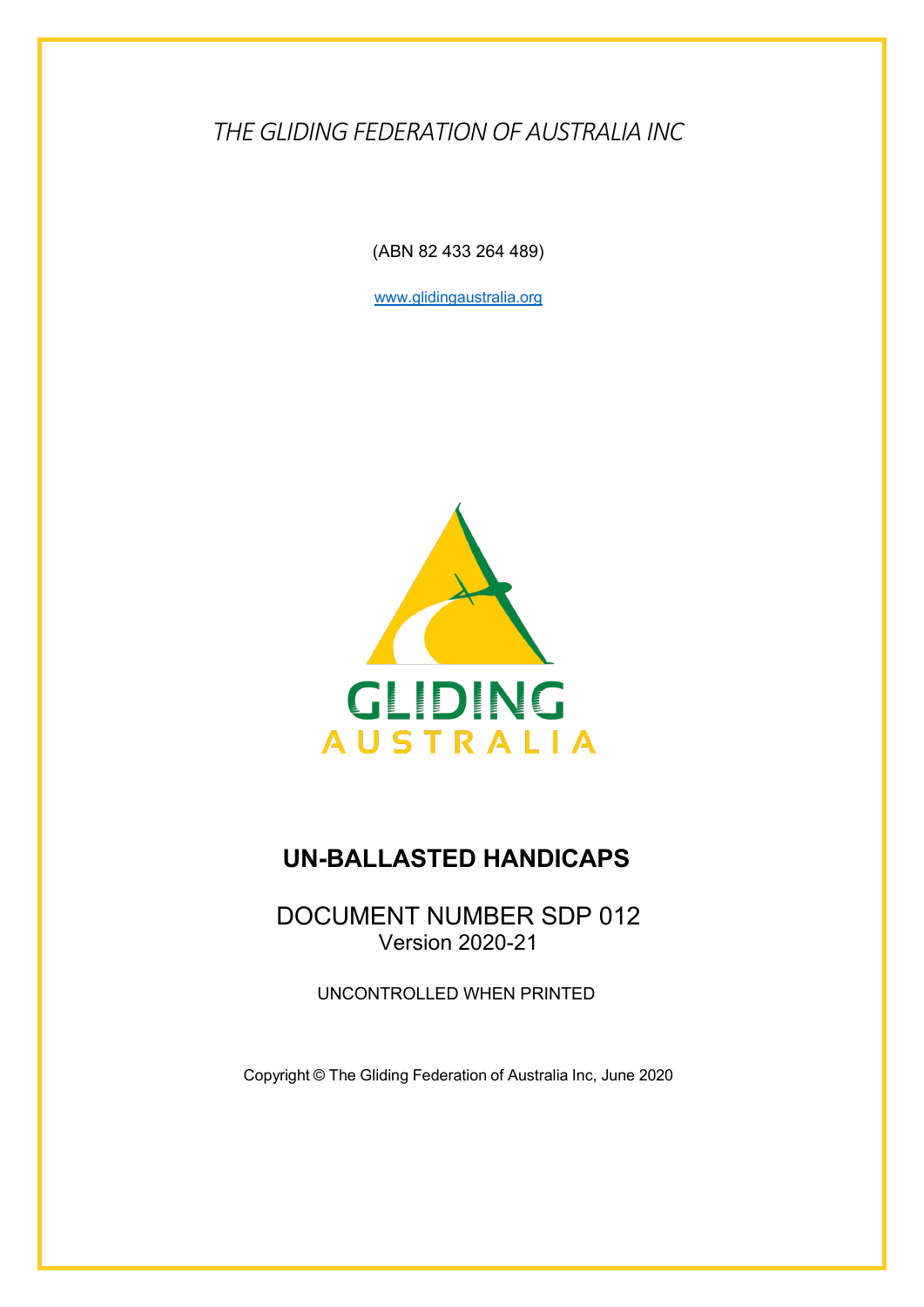| <b>Type</b>         | Reference        | Handicap |  |
|---------------------|------------------|----------|--|
|                     | Weight (kg)      |          |  |
| Quintus             | 600              | 1.250    |  |
| ASH30Mi             | 750              | 1.250    |  |
| Nimbus 4DM          | 770              | 1.250    |  |
| Nimbus 3DM          | 750              | 1.220    |  |
| ASH31Mi             | 540              | 1.205    |  |
| <b>ASH 25</b>       | 700              | 1.205    |  |
| Nimbus 4            | 600              | 1.195    |  |
| Nimbus 3 25.5m      | 600              | 1.195    |  |
| ASW 22 BLE          | 670              | 1.205    |  |
| ASW 22/22m          | 570              | 1.190    |  |
| Nimbus 3/22m        | 570              | 1.190    |  |
| JS1 21m             | 450              | 1.170    |  |
| JS1a/b              | 435              | 1.150    |  |
| ASH <sub>26E</sub>  | 440              | 1.145    |  |
| JS3 18m             | 385              | 1.145    |  |
| Ventus 3 18m        | 410              | 1.140    |  |
| <b>JS3 15m</b>      | 375              | 1.130    |  |
| Ventus 3 15m        | 410              | 1.130    |  |
|                     | 420              |          |  |
| LS10/18m            |                  | 1.135    |  |
| ASG29               | 390              | 1.135    |  |
| Ventus 2CX 18m      | 410              | 1.135    |  |
| DG800a/b/808 18m    | 430              | 1.135    |  |
| Lak 17/18m          | 370              | 1.135    |  |
| Ventus 2C 18m       | 410              | 1.130    |  |
| <b>HPH 304S</b>     | 410              | 1.125    |  |
| DG 600/18m          | 430              | 1.125    |  |
| Stemme S10          | 750              | 1.125    |  |
| LS6C/18m            | 410              | 1.125    |  |
| Ventus 2 15m        | $\overline{375}$ | 1.115    |  |
| Lak 17/15m          | 350              | 1.115    |  |
| DG808/15m           | 390              | 1.115    |  |
| <b>ASW 27</b>       | 350              | 1.115    |  |
| Ventus C/17.6m      | 385              | 1.110    |  |
| Discus 2C/18m       | 400              | 1.110    |  |
| DG 600M/17m         | 387              | 1.110    |  |
| LS 8/18m            | 410              | 1.110    |  |
| ASW28/18m           | 410              | 1.110    |  |
| Ventus 16.6         | 380              | 1.110    |  |
| Arcus               | 650              | 1.110    |  |
| ASW 17/19m          | 541              | 1.110    |  |
| ASW 17/20.5m        | 530              | 1.110    |  |
| Jantar 2/2B         | 470              | 1.110    |  |
| Nimbus 2/2B/2C      | 470              | 1.110    |  |
| SZD 56              | 310              | 1.105    |  |
| DG 600M/15m         | 370              | 1.105    |  |
| ASW 20/16.6m        |                  |          |  |
|                     | 395              | 1.100    |  |
| LS 6a/b             | 380              | 1.100    |  |
| DG 500 M/22m        | 735              | 1.100    |  |
| <b>DG 400</b>       | 427              | 1.100    |  |
| Jantar 1            | 417              | 1.100    |  |
| Ventus A/B/C        | 375              | 1.095    |  |
| Kestrel/19m         | 402              | 1.085    |  |
| DG 200/17m          | 380              | 1.085    |  |
| ASW28               | 385              | 1.085    |  |
| Discus <sub>2</sub> | 372              | 1.085    |  |
| LS 8                | 385              | 1.085    |  |
| Lak19/15m           | 340              | 1.085    |  |
| DG 1000/1001 20m    | 630              | 1.085    |  |
| Duo Discus          | 600              | 1.085    |  |

| <b>Type</b>           | Reference<br>Weight (kg) | Handicap       | <b>Type</b>                        | <b>Reference</b><br>Weight (kg) | Handicap       |
|-----------------------|--------------------------|----------------|------------------------------------|---------------------------------|----------------|
| Quintus               | 600                      | 1.250          | ASW 20 (a,b,c,f) 15m               | 372                             | 1.080          |
| ASH30Mi               | 750                      | 1.250          | Janus C                            | 600                             | 1.075          |
| Nimbus 4DM            | 770                      | 1.250          | LS 3/3a                            | 377                             | 1.070          |
| Nimbus 3DM            | 750                      | 1.220          | DG 500/505 20m unflapped           | 615                             | 1.070          |
| ASH31Mi               | 540                      | 1.205          | Glasflügel 304 & 304CZ             | 369                             | 1.070          |
| ASH <sub>25</sub>     | 700                      | 1.205          | DG 200/202                         | 380                             | 1.070          |
| Nimbus 4              | 600                      | 1.195          | <b>ASW 24</b>                      | 365                             | 1.070          |
| Nimbus 3 25.5m        | 600                      | 1.195          | <b>Mini Nimbus</b>                 | 368                             | 1.070          |
| ASW 22 BLE            | 670                      | 1.205          | Mosquito                           | 368                             | 1.070          |
| ASW 22/22m            | 570                      | 1.190          | <b>SZD 55</b>                      | 363                             | 1.070          |
| Nimbus 3/22m          | 570                      | 1.190          | Discus a, b & CS                   | 367                             | 1.065          |
| JS1 21m               | 450                      | 1.170          | Grob 103 SL                        | 700                             | 1.065          |
| JS1a/b                | 435                      | 1.150          | Kestrel/17m                        | 390                             | 1.065          |
| ASH 26E               | 440                      | 1.145          | LS <sub>7</sub>                    | 353                             | 1.065          |
| JS3 18m               | 385                      | 1.145          | <b>Astir Speed</b>                 | 400                             | 1.060          |
| Ventus 3 18m          | 410                      | 1.140          | Janus (a & b)                      | 594                             | 1.055          |
| JS3 15m               | 375                      | 1.130          | <b>IS 32</b>                       | 530                             | 1.055          |
| Ventus 3 15m          | 410<br>420               | 1.130<br>1.135 | <b>Pik 20E</b><br><b>Pik 20A-D</b> | 437                             | 1.050          |
| LS10/18m<br>ASG29     | 390                      | 1.135          | <b>DG 300</b>                      | 380<br>369                      | 1.050<br>1.045 |
| Ventus 2CX 18m        | 410                      | 1.135          | LS $4(a, b)$                       | 356                             | 1.040          |
| DG800a/b/808 18m      | 430                      | 1.135          | <b>G304 Std</b>                    | 380                             | 1.040          |
| Lak 17/18m            | 370                      | 1.135          | Pegase                             | 361                             | 1.030          |
| Ventus 2C 18m         | 410                      | 1.130          | <b>Open Cirrus</b>                 | 370                             | 1.020          |
| <b>HPH 304S</b>       | 410                      | 1.125          | Diamant 16.5 / 18                  | 390                             | 1.020          |
| DG 600/18m            | 430                      | 1.125          | <b>Taurus</b>                      | 472                             | 1.020          |
| Stemme S10            | 750                      | 1.125          | Libelle 301                        | 315                             | 1.020          |
| LS6C/18m              | 410                      | 1.125          | <b>ASW 19 B</b>                    | 362                             | 1.010          |
| Ventus 2 15m          | 375                      | 1.115          | Jantar Std 2/3                     | 373                             | 1.010          |
| Lak 17/15m            | 350                      | 1.115          | LS 1F                              | 347                             | 1.010          |
| DG808/15m             | 390                      | 1.115          | <b>Marianne</b>                    | 655                             | 1.000          |
| <b>ASW 27</b>         | 350                      | 1.115          | <b>Cirrus STD</b>                  | 345                             | 1.000          |
| Ventus C/17.6m        | 385                      | 1.110          | <b>DG 100</b>                      | 385                             | 1.000          |
| Discus 2C/18m         | 400                      | 1.110          | Hornet                             | 343                             | 1.000          |
| DG 600M/17m           | 387                      | 1.110          | Jantar Std 1                       | 364                             | 1.000          |
| LS 8/18m              | 410                      | 1.110          | <b>Platypus</b>                    | 590                             | 1.000          |
| ASW28/18m             | 410                      | 1.110          | <b>ASW 15B</b>                     | 352                             | 0.980          |
| Ventus 16.6           | 380                      | 1.110          | Cobra                              | 370                             | 0.980          |
| Arcus                 | 650                      | 1.110          | Astir CS & 77                      | 380                             | 0.980          |
| ASW 17/19m            | 541                      | 1.110          | <b>Libelle STD</b>                 | 328                             | 0.980          |
| ASW 17/20.5m          | 530                      | 1.110          | LS 1a, b, c & d                    | 329                             | 0.980          |
| Jantar 2/2B           | 470                      | 1.110          | <b>HP14</b>                        | 400                             | 0.980          |
| Nimbus 2/2B/2C        | 470                      | 1.110          | <b>ASW 15</b>                      | 318                             | 0.960          |
| SZD 56<br>DG 600M/15m | 310<br>$\overline{370}$  | 1.105<br>1.105 | <b>IS 29D</b><br>Salto             | 360<br>306                      | 0.960<br>0.960 |
| ASW 20/16.6m          | 395                      | 1.100          | Grob Twin Astir                    | 625                             | 0.950          |
| LS <sub>6a/b</sub>    | 380                      | 1.100          | Grob Twin 2/3                      | 565                             | 0.945          |
| DG 500 M/22m          | 735                      | 1.100          | Jantar Junior                      | 340                             | 0.935          |
| DG 400                | 427                      | 1.100          | Libelle Club                       | 328                             | 0.935          |
| Jantar 1              | 417                      | 1.100          | Foka 5                             | 366                             | 0.910          |
| Ventus A/B/C          | 375                      | 1.095          | <b>ASK 21</b>                      | 540                             | 0.910          |
| Kestrel/19m           | 402                      | 1.085          | Sparrow Hawk                       | 188                             | 0.910          |
| DG 200/17m            | 380                      | 1.085          | <b>IS 28B2</b>                     | 574                             | 0.860          |
| ASW28                 | 385                      | 1.085          | KA6-E                              | 300                             | 0.860          |
| Discus 2              | 372                      | 1.085          | Boomerang                          | 343                             | 0.845          |
| LS 8                  | 385                      | 1.085          | PW <sub>5</sub>                    | 300                             | 0.845          |
| Lak19/15m             | 340                      | 1.085          | PW <sub>6</sub>                    | 545                             | 0.845          |
| DG 1000/1001 20m      | 630                      | 1.085          | Puchacz                            | 550                             | 0.835          |
| Duo Discus            | 600                      | 1.085          | Bergfalke 4                        | 480                             | 0.805          |
|                       |                          |                | Puchatek                           | 524                             | 0.795          |
|                       |                          |                | KA6-CR                             | 300                             | 0.780          |
|                       |                          |                | Arrow                              | 280                             | 0.770          |
|                       |                          |                | <b>IS 28M</b>                      | 730                             | 0.760          |
|                       |                          |                | <b>ASK 13</b>                      | 470<br>465                      | 0.760          |
|                       |                          |                | Bergfalke 3<br>Blanik              | 472                             | 0.760<br>0.760 |
|                       |                          |                | KA7                                | 460                             | 0.760          |
|                       |                          |                | Olympia                            | 315                             | 0.745          |
|                       |                          |                | Zephyrus                           | 616                             | 0.715          |
|                       |                          |                |                                    |                                 |                |